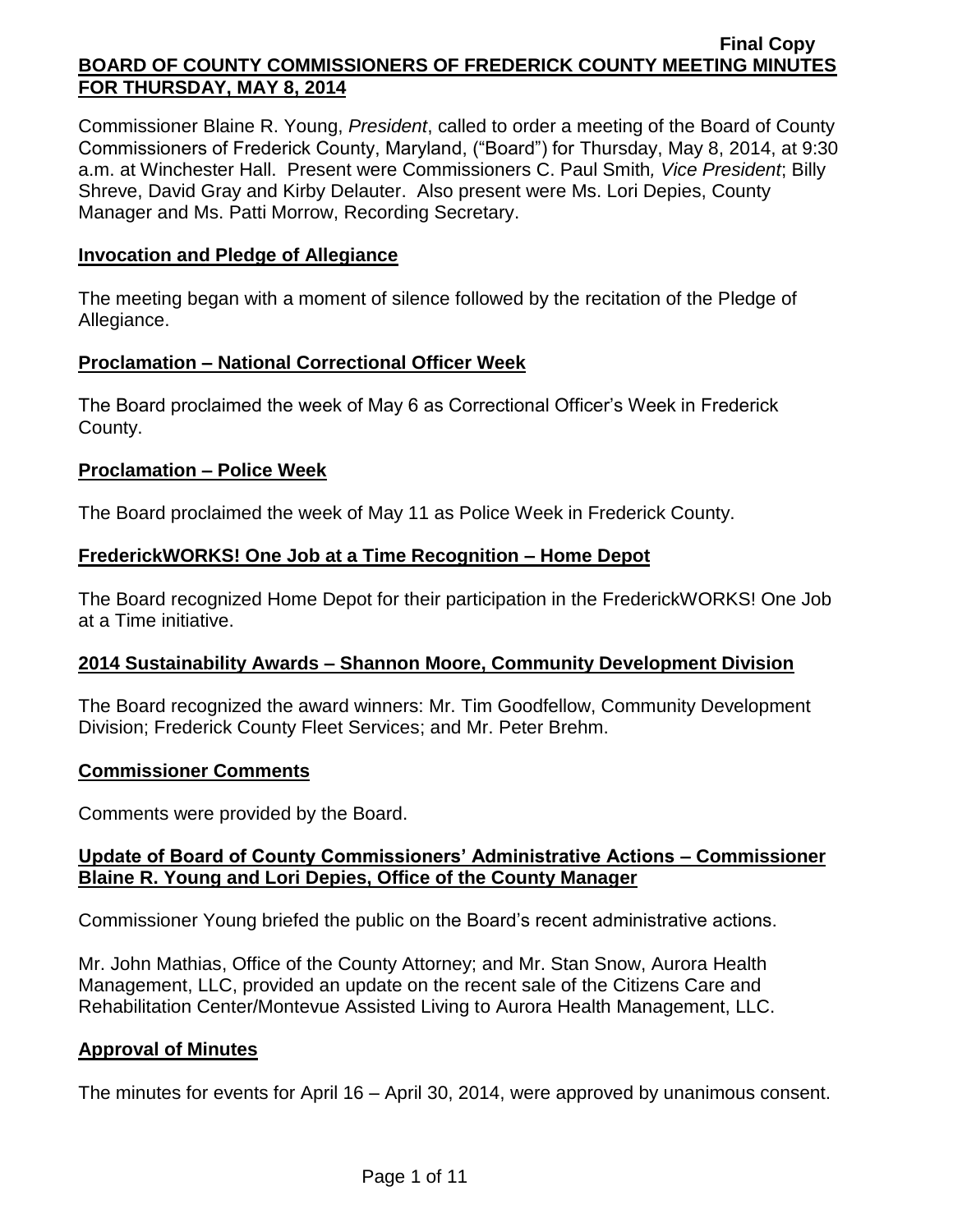## **PUBLIC COMMENTS**

Julie Stewart

## **CONSENT AGENDA**

The following items were considered on the consent agenda:

- Purchasing Memo #14-169 Legal Services for the Frederick County Retirement Plans
- Purchasing Memo #14-178 Local Access Mechanism Single Point of Access for Western Maryland and Frederick County Systems Navigation
- Governor's Office of Crime Control and Prevention (GOCCP) FY 2015 Edward J. Byrne Memorial Justice Assistance (BJAG) Grant Application
- Division of Rehabilitation Services (DORS) Summer and Year Round Youth Jobs Agreement
- FY 2015 Maryland State Consolidated Local Implementation Grant (CLIG) for Frederick County Infants and Toddlers Program and Any Related Budget Transfers

*Motion to approve the consent agenda as presented – Passed 5-0.*

| <b>COMMISSIONERS</b> | <b>MOTION</b> | <b>SECOND</b> | <b>YES</b> | <b>NO</b> | <b>ABSTAIN</b> | <b>NOT PRESENT</b> |
|----------------------|---------------|---------------|------------|-----------|----------------|--------------------|
| Young                |               |               |            |           |                |                    |
| <b>Smith</b>         |               |               |            |           |                |                    |
| <b>Shreve</b>        |               |               |            |           |                |                    |
| Grav                 |               |               |            |           |                |                    |
| <b>Delauter</b>      |               | Λ             | v          |           |                |                    |

## **AGENDA BRIEFING**

A public hearing will take place on Tuesday, May 13 at 7:00 p.m. regarding Rezoning Case #/R-06-05(A) Carroll Manor Planned Unit Development and Thursday, May 22 at 9:30 a.m. regarding Zoning Text Amendment #ZT-14-01 – Accessory Structure Requirements on Residential Properties.

## **WORKSESSION**

## **Presentation of the Monocacy Scenic River Water Trail Map – Paul Dial, Parks and Recreation Division**

Mr. Dial presented the trail map and introduced the various partners who participated in the project.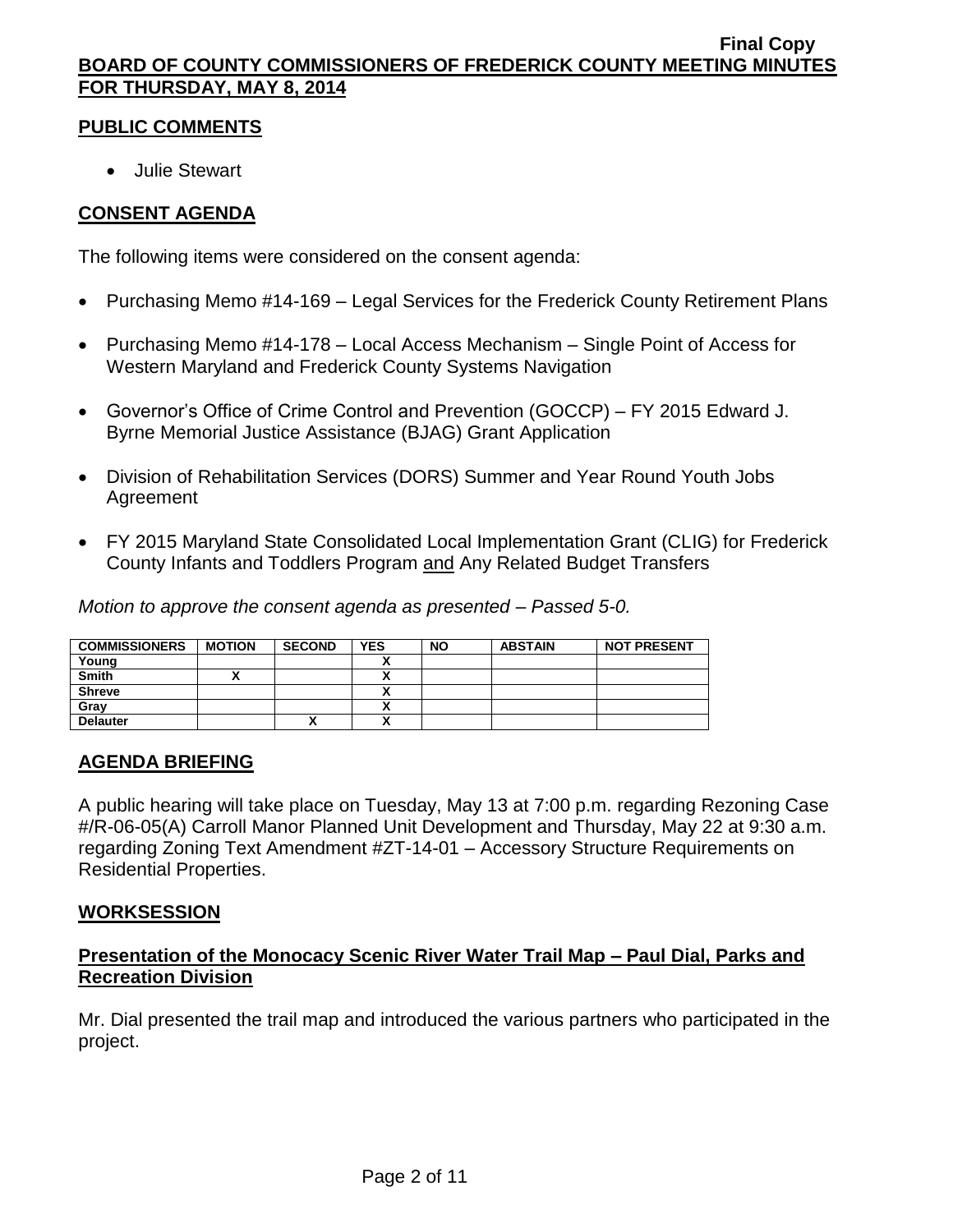### **Ballenger Creek Park Synthetic Turf Athletic Field Fees – Paul Dial and Jeremy Kortright, Parks and Recreation Division**

Mr. Dial and Mr. Kortright presented the proposed hourly rental fees for the turf field at Ballenger Creek Park.

There was no public comment.

*Motion to approve the proposed fee structure for the new synthetic turf multi-purpose field as presented – Passed 5-0.*

| <b>COMMISSIONERS</b> | <b>MOTION</b> | <b>SECOND</b> | <b>YES</b> | <b>NO</b> | <b>ABSTAIN</b> | <b>NOT PRESENT</b> |
|----------------------|---------------|---------------|------------|-----------|----------------|--------------------|
| Young                |               |               |            |           |                |                    |
| <b>Smith</b>         |               |               |            |           |                |                    |
| <b>Shreve</b>        |               |               |            |           |                |                    |
| Gray                 |               |               |            |           |                |                    |
| <b>Delauter</b>      |               | ́             | ^          |           |                |                    |

## **Appointments/Reappointments to Boards/Commissions – Joyce Grossnickle, Office of the County Manager**

Commission on Disabilities

There was no public comment.

*Motion to reappoint Ms. Jeanine Aubertin to serve a three-year term beginning July 1, 2014, and to expire June 30, 2017, and the appointment of Ms. Mari Lee to serve a term to expire June 30, 2014, and to also serve a full three-year term to become effective July 1, 2014, and to expire June 30, 2017 – Passed 5-0.*

| <b>COMMISSIONERS</b> | <b>MOTION</b> | <b>SECOND</b> | <b>YES</b> | <b>NO</b> | <b>ABSTAIN</b> | <b>NOT PRESENT</b> |
|----------------------|---------------|---------------|------------|-----------|----------------|--------------------|
| Young                |               |               |            |           |                |                    |
| <b>Smith</b>         |               |               |            |           |                |                    |
| <b>Shreve</b>        |               |               |            |           |                |                    |
| Gray                 |               |               |            |           |                |                    |
| <b>Delauter</b>      |               |               |            |           |                |                    |

Monocacy Scenic River Citizens Advisory Board

There was no public comment.

*Motion to reappoint Mr. Jack Lynch to serve a new four-year term to expire May 8, 2018 – Failed 2-3.*

| <b>COMMISSIONERS</b> | <b>MOTION</b> | <b>SECOND</b> | <b>YES</b> | <b>NO</b> | <b>ABSTAIN</b> | <b>NOT PRESENT</b> |
|----------------------|---------------|---------------|------------|-----------|----------------|--------------------|
| Young                |               |               |            |           |                |                    |
| <b>Smith</b>         |               |               | ~          |           |                |                    |
| <b>Shreve</b>        |               |               |            |           |                |                    |
| Gray                 |               | "             | ~          |           |                |                    |
| <b>Delauter</b>      |               |               |            |           |                |                    |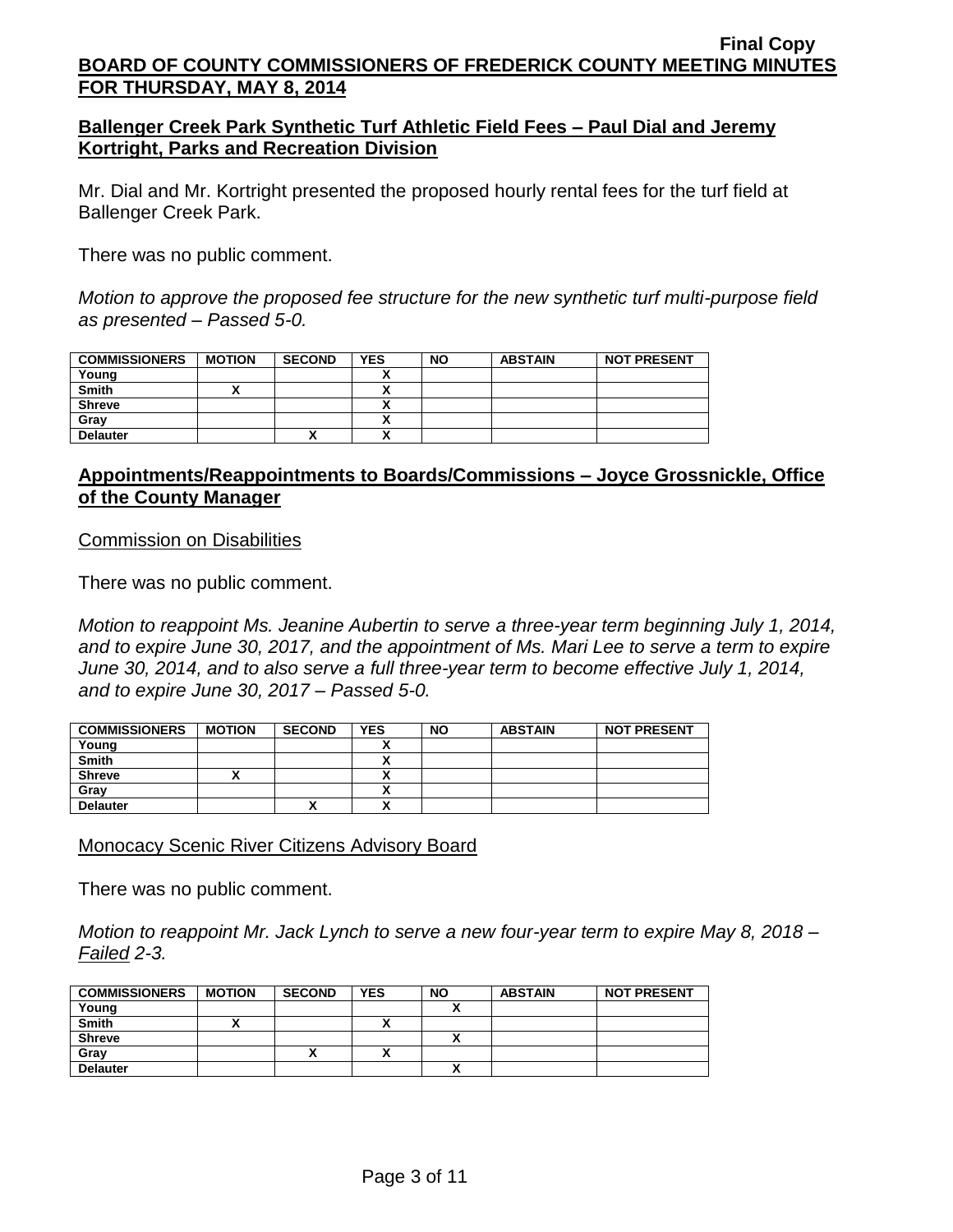Commission for Women

There was no public comment.

*Motion to appoint Ms. Anne Soule to serve a term to expire June 30, 2014, and to also serve a full three-year term to become effective July 1, 2014, and to expire June 30, 2017 Passed - 5-0.*

| <b>COMMISSIONERS</b> | <b>MOTION</b> | <b>SECOND</b> | <b>YES</b> | <b>NO</b> | <b>ABSTAIN</b> | <b>NOT PRESENT</b> |
|----------------------|---------------|---------------|------------|-----------|----------------|--------------------|
| Young                |               |               |            |           |                |                    |
| <b>Smith</b>         |               |               |            |           |                |                    |
| <b>Shreve</b>        |               |               |            |           |                |                    |
| Gray                 |               |               |            |           |                |                    |
| <b>Delauter</b>      |               | Λ             | ^          |           |                |                    |

Transportation Services Advisory Council

There was no public comment.

*Motion to appoint Mr. Joe Miller to fill the vacant community agency category and serve a term to expire June 30, 2014, and to also serve a full three-year term to become effective July 1, 2014, and expire June 30, 2017 – Passed 5-0.*

| <b>COMMISSIONERS</b> | <b>MOTION</b> | <b>SECOND</b> | <b>YES</b> | <b>NO</b> | <b>ABSTAIN</b> | <b>NOT PRESENT</b> |
|----------------------|---------------|---------------|------------|-----------|----------------|--------------------|
| Young                |               |               |            |           |                |                    |
| <b>Smith</b>         |               |               | ^          |           |                |                    |
| <b>Shreve</b>        |               |               | 灬          |           |                |                    |
| Grav                 |               |               | ↗          |           |                |                    |
| <b>Delauter</b>      |               |               | Λ          |           |                |                    |

Soil Conservation District Boards – Catoctin and Frederick

There was no public comment.

*Motion to appoint Mr. Ben Sowers to serve a five-year term effective July 1, 2014, and to expire June 30, 2019, as the county-appointed representative on the Catoctin District Board;* and to reappoint Mr. Bobby Rakestraw to serve a five-year term effective July 1, 2014, and *to expire June 30, 2019, as the county-appointed representative on the Frederick District Board – Passed 5-0.*

| <b>COMMISSIONERS</b> | <b>MOTION</b> | <b>SECOND</b> | <b>YES</b> | <b>NO</b> | <b>ABSTAIN</b> | <b>NOT PRESENT</b> |
|----------------------|---------------|---------------|------------|-----------|----------------|--------------------|
| Young                |               |               |            |           |                |                    |
| <b>Smith</b>         |               |               |            |           |                |                    |
| <b>Shreve</b>        |               |               |            |           |                |                    |
| Gray                 |               |               |            |           |                |                    |
| <b>Delauter</b>      |               |               |            |           |                |                    |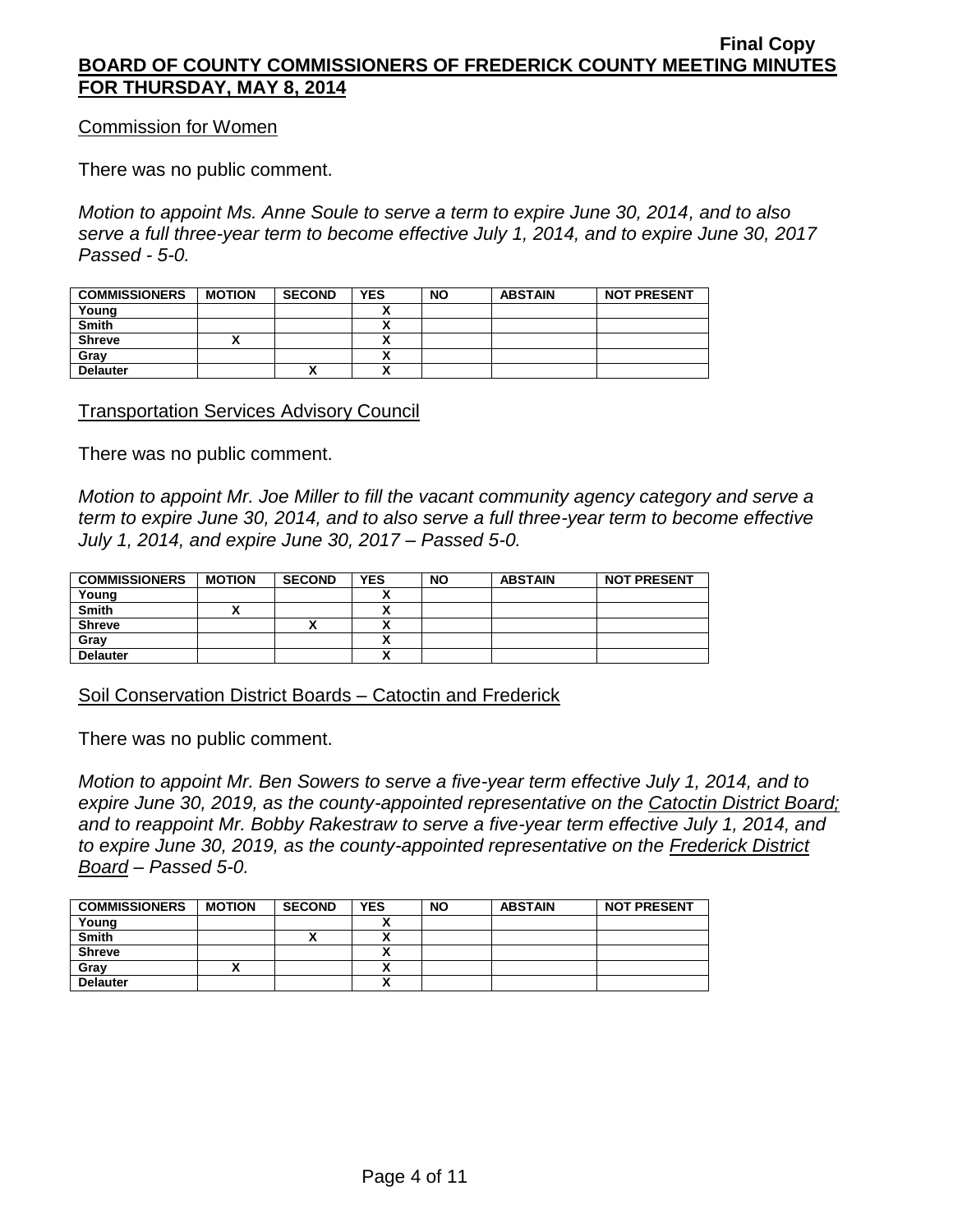Property Tax Assessment Appeal Board

There was no public comment.

*Motion to forward Mr. James Kunkle's name to The Maryland Governor's Appointments Office for reappointment to the Frederick County Property Tax Assessment Appeal Board – Passed 5-0.*

| <b>COMMISSIONERS</b> | <b>MOTION</b> | <b>SECOND</b> | <b>YES</b> | <b>NO</b> | <b>ABSTAIN</b> | <b>NOT PRESENT</b> |
|----------------------|---------------|---------------|------------|-----------|----------------|--------------------|
| Young                |               |               |            |           |                |                    |
| <b>Smith</b>         |               |               |            |           |                |                    |
| <b>Shreve</b>        |               | Λ             |            |           |                |                    |
| Gray                 |               |               |            |           |                |                    |
| <b>Delauter</b>      |               |               |            |           |                |                    |

## **Frederick County Parcel Disposition/Gapland Road – Crystal Chamberlain, Public Works Division**

Ms. Chamberlain presented an offer of \$25,000 for the one-acre parcel located on Gapland Road. She indicated staff was not aware of any Frederick County Government use for the parcel.

There was no public comment.

*Motion to move forward to public hearing to consider the offer for the parcel located on Gapland Road – Passed 5-0.*

| <b>COMMISSIONERS</b> | <b>MOTION</b> | <b>SECOND</b> | <b>YES</b>        | <b>NO</b> | <b>ABSTAIN</b> | <b>NOT PRESENT</b> |
|----------------------|---------------|---------------|-------------------|-----------|----------------|--------------------|
| Young                |               |               |                   |           |                |                    |
| <b>Smith</b>         |               |               |                   |           |                |                    |
| <b>Shreve</b>        |               |               |                   |           |                |                    |
| Gray                 |               |               | Λ                 |           |                |                    |
| <b>Delauter</b>      |               | "             | v<br>$\mathbf{v}$ |           |                |                    |

## **ADMINISTRATIVE BUSINESS**

## **Memorandum of Understanding (MOU) for Hepatitis Clinic, Inc. – Crystal Chamberlain, Public Works Division**

Ms. Chamberlain presented the request from the Hepatitis Clinic, Inc. to extend the term for the use of space at the Frederick County Health Department through December 31, 2014.

*Motion to approve the MOU with the Frederick County Hepatitis Clinic, Inc. as presented – Passed 5-0.*

| <b>COMMISSIONERS</b> | <b>MOTION</b> | <b>SECOND</b> | <b>YES</b> | <b>NO</b> | <b>ABSTAIN</b> | <b>NOT PRESENT</b> |
|----------------------|---------------|---------------|------------|-----------|----------------|--------------------|
| Young                |               |               |            |           |                |                    |
| <b>Smith</b>         |               |               |            |           |                |                    |
| <b>Shreve</b>        |               |               |            |           |                |                    |
| Gray                 |               |               |            |           |                |                    |
| <b>Delauter</b>      |               | Λ             | v          |           |                |                    |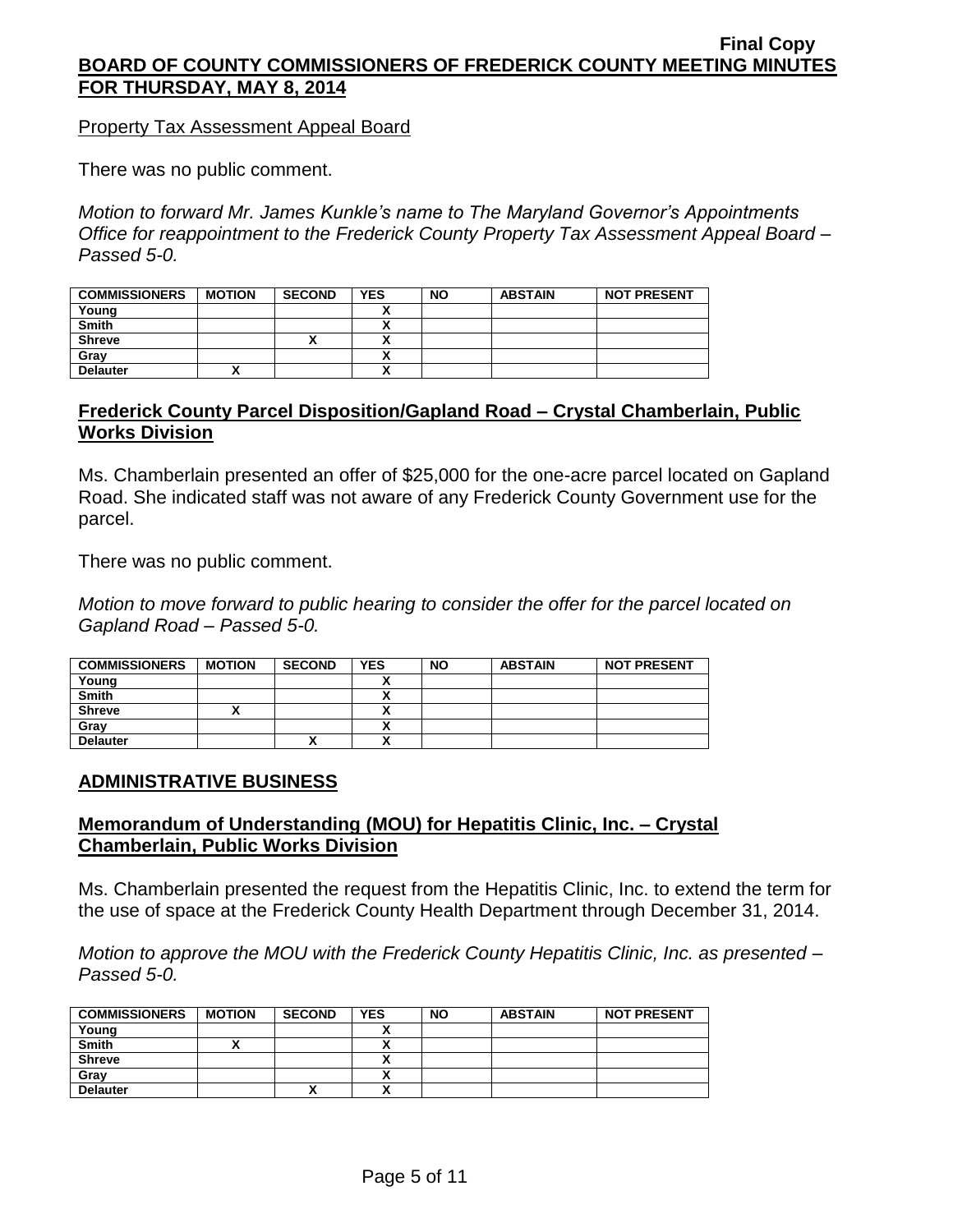## **Potomac Edison Right-of-Way Agreement / Ballenger Creek Park Turf Field – Crystal Chamberlain, Public Works Division**

Ms. Chamberlain presented the Right-of-Way Agreement from Potomac Edison to allow the necessary access to the proposed electrical components which would be installed during construction at the Ballenger Creek Park turf field.

*Motion to approve the Potomac Edison Right-of-Way Agreement for the Ballenger Creek Park turf field as presented – Passed 5-0.*

| <b>COMMISSIONERS</b> | <b>MOTION</b> | <b>SECOND</b> | <b>YES</b> | <b>NO</b> | <b>ABSTAIN</b> | <b>NOT PRESENT</b> |
|----------------------|---------------|---------------|------------|-----------|----------------|--------------------|
| Young                |               |               |            |           |                |                    |
| <b>Smith</b>         |               |               |            |           |                |                    |
| <b>Shreve</b>        |               |               |            |           |                |                    |
| Grav                 |               |               |            |           |                |                    |
| <b>Delauter</b>      |               | ^             |            |           |                |                    |

## **Present for Signature Purposes Ordinance Regarding Zoning Map Amendment #R-13- 04 – Rayburn Property (Public Hearing Held 4/1/14) – Kathy Mitchell, Office of the County Attorney**

Ms. Mitchell presented the ordinance for signature; no action was taken.

(A copy of the approved/adopted ordinance can be obtained in the County Manager's Office or from the county's website, [www.FrederickCountyMD.gov.](http://www.frederickcountymd.gov/))

## **Adoption of the FY 2015 Property Tax Rate (Public Hearing Held 5/6/14) – Regina Howell, Budget Office, Office of the County Manager**

Ms. Howell presented the proposed tax rates for FY 2015.

*Motion to table the vote until Thursday, May 29 – Passed 4-1.*

| <b>COMMISSIONERS</b> | <b>MOTION</b> | <b>SECOND</b> | <b>YES</b> | <b>NO</b> | <b>ABSTAIN</b> | <b>NOT PRESENT</b> |
|----------------------|---------------|---------------|------------|-----------|----------------|--------------------|
| Young                |               |               |            |           |                |                    |
| <b>Smith</b>         |               |               |            |           |                |                    |
| <b>Shreve</b>        |               |               |            |           |                |                    |
| Grav                 |               |               |            |           |                |                    |
| <b>Delauter</b>      |               | Λ             |            |           |                |                    |

# **PUBLIC COMMENTS**

Gary Brennan, President, Frederick County Teachers Association

## **QUESTIONS – PRESS**

None.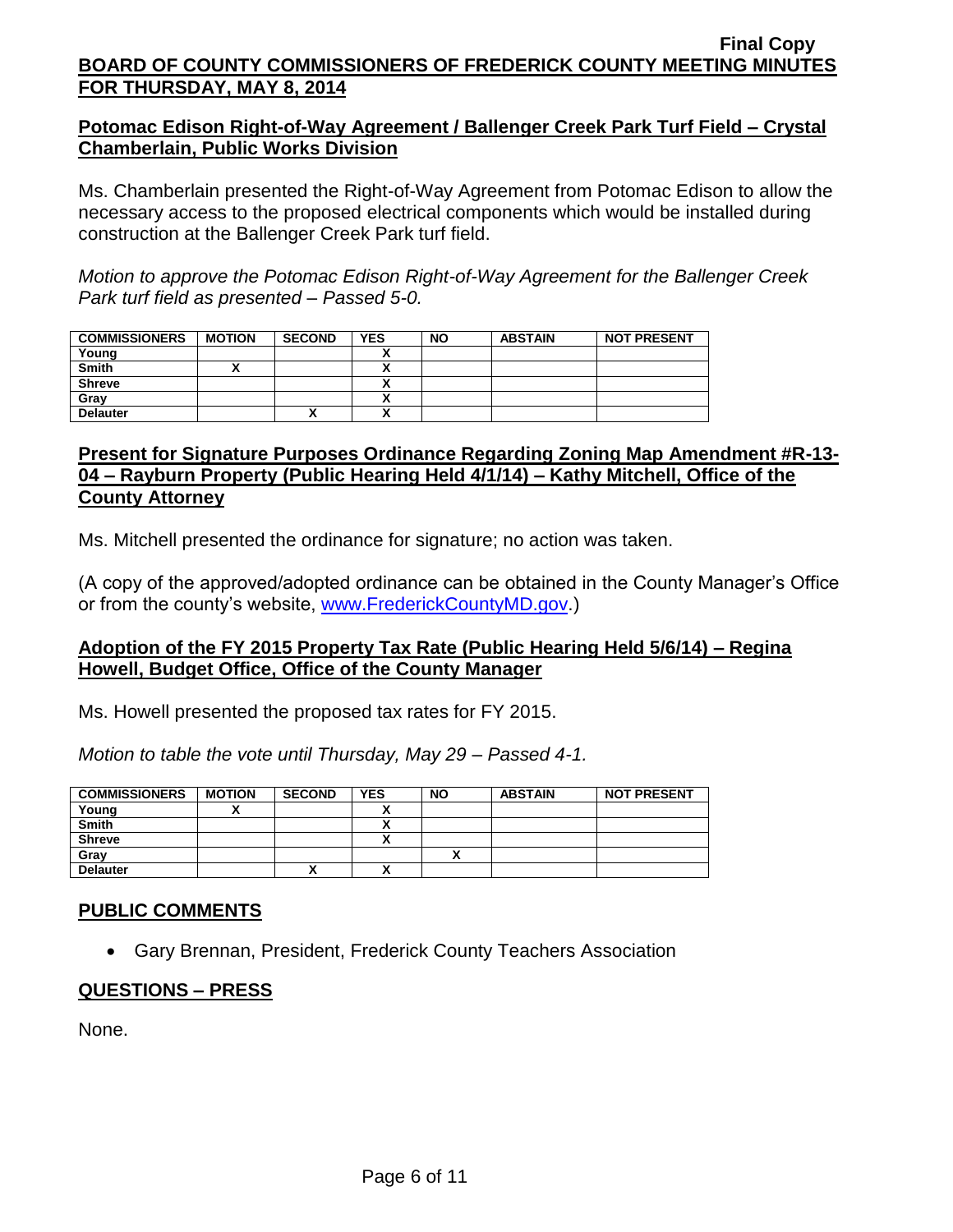## **COMMISSIONER COMMENTS**

None.

## **CLOSED SESSION**

Maryland Annotated Code State Government Article § 10-508(a) (1) To discuss: (i) The appointment, employment, assignment, promotion, discipline, demotion, compensation, removal, resignation, or performance evaluation of appointees, employees, or officials over whom it has jurisdiction; or (ii) Any other personnel matter that affects one or more specific individuals.

**Topic** – To consider an appeal under the County Personnel Rules.

**Topic** – To consider an increase in staffing of the Sheriff's Office.

*Motion to go into closed session – Passed 5-0.*

| <b>COMMISSIONERS</b> | <b>MOTION</b> | <b>SECOND</b> | <b>YES</b>               | <b>NO</b> | <b>ABSTAIN</b> | <b>NOT PRESENT</b> |
|----------------------|---------------|---------------|--------------------------|-----------|----------------|--------------------|
| Young                |               |               |                          |           |                |                    |
| <b>Smith</b>         |               |               | . .                      |           |                |                    |
| <b>Shreve</b>        |               |               | . .                      |           |                |                    |
| Gray                 |               |               | ~                        |           |                |                    |
| <b>Delauter</b>      |               | Λ             | $\ddot{\phantom{a}}$<br> |           |                |                    |

# **ADJOURN**

The meeting adjourned at 12:35 p.m.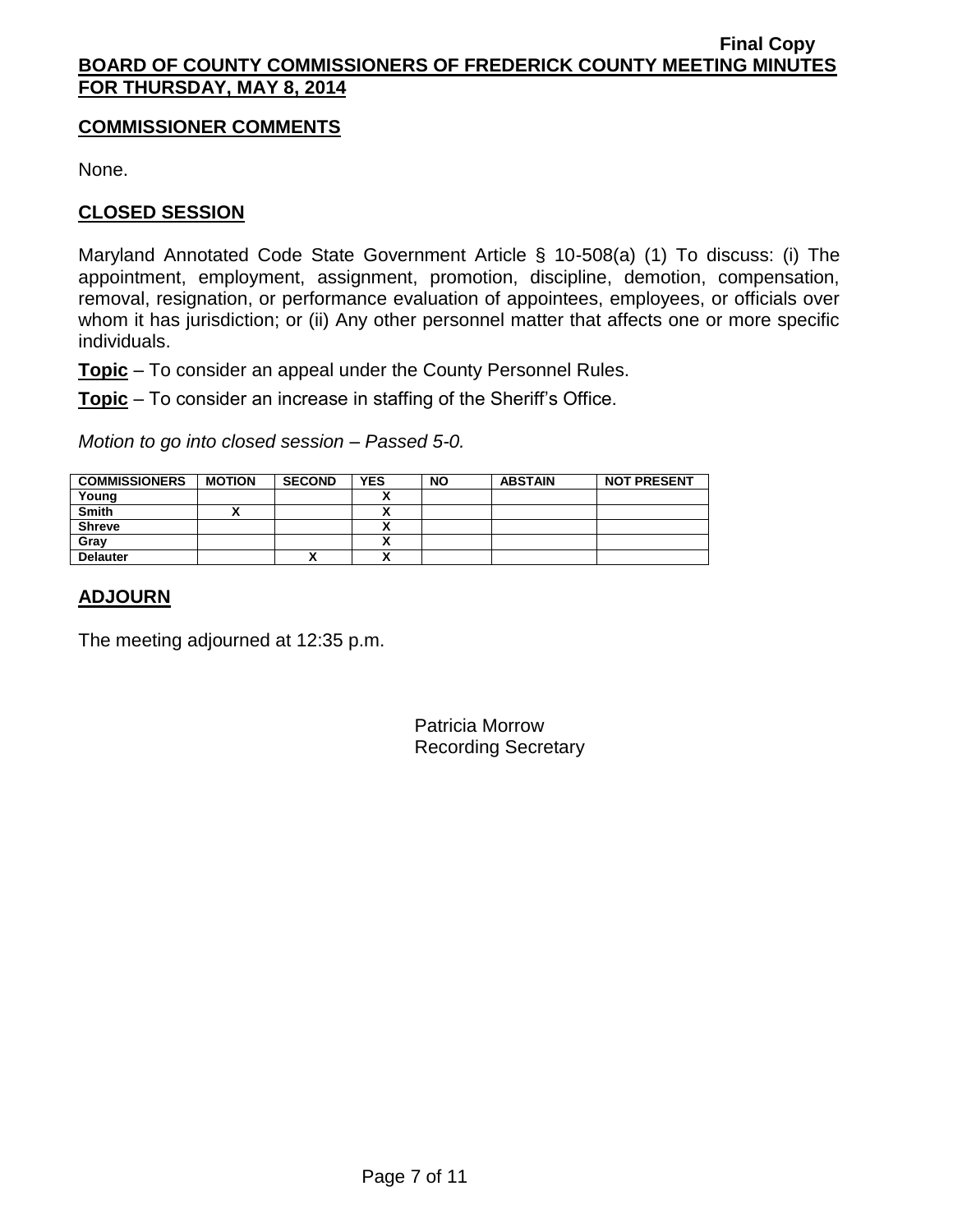## **FORM OF STATEMENT FOR CLOSING THE MEETING OF THURSDAY, MAY 8, 2014**

## **STATUTORY AUTHORITY TO CLOSE SESSION**

### **State Government Article §10-508(a):**

(1) To discuss: (i) The appointment, employment, assignment, promotion, discipline, demotion, compensation, removal, resignation, or performance evaluation of appointees, employees, or officials over whom it has jurisdiction; or (ii) Any other personnel matter that affects one or more specific individuals.

#### **Motion:**

Commissioner Smith moved to go into closed session in accordance with Maryland Annotated Code State Government Article §10-508(a) (1) To discuss: (i) The appointment, employment, assignment, promotion, discipline, demotion, compensation, removal, resignation, or performance evaluation of appointees, employees, or officials over whom it has jurisdiction; or (ii) Any other personnel matter that affects one or more specific individuals. Commissioner Delauter seconded the motion that passed 5-0.

## **Time and Location:**

12:35 p.m. – Third Floor Meeting Room, Winchester Hall

## **Topic to be Discussed:**

To consider an appeal under the County Personnel Rules.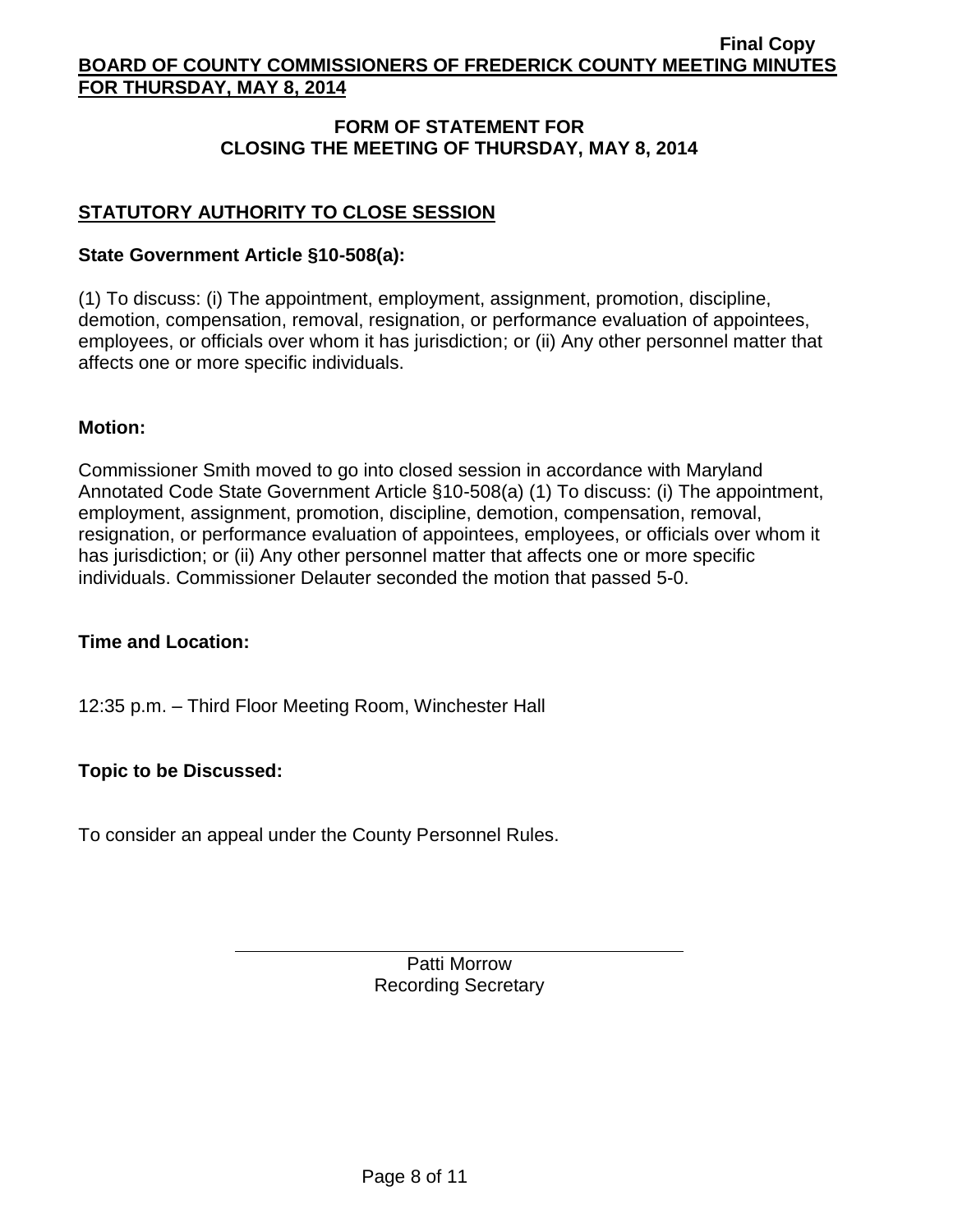## **FORM OF STATEMENT FOR MINUTES OF NEXT OPEN MEETING ON TUESDAY, MAY 13, 2014, FOLLOWING THE CLOSED MEETING OF THURSDAY, MAY 8, 2014**

# **STATUTORY AUTHORITY TO CLOSE SESSION**

## **State Government Article §10-508(a):**

(1) To discuss: (i) The appointment, employment, assignment, promotion, discipline, demotion, compensation, removal, resignation, or performance evaluation of appointees, employees, or officials over whom it has jurisdiction; or (ii) Any other personnel matter that affects one or more specific individuals.

## **Motion:**

Commissioner Smith moved to go into closed session in accordance with Maryland Annotated Code State Government Article §10-508(a) (1) To discuss: (i) The appointment, employment, assignment, promotion, discipline, demotion, compensation, removal, resignation, or performance evaluation of appointees, employees, or officials over whom it has jurisdiction; or (ii) Any other personnel matter that affects one or more specific individuals. Commissioner Delauter seconded the motion that passed 5-0.

## **Time and Location:**

12:35 p.m. – Third Floor Meeting Room, Winchester Hall

## **Others in Attendance:**

J. Mathias, L. Depies, M. Chomel and M. Hose

## **Topic Discussed:**

To consider an appeal under the County Personnel Rules.

# **Action Taken:**

Staff was authorized to uphold the determination of the division director.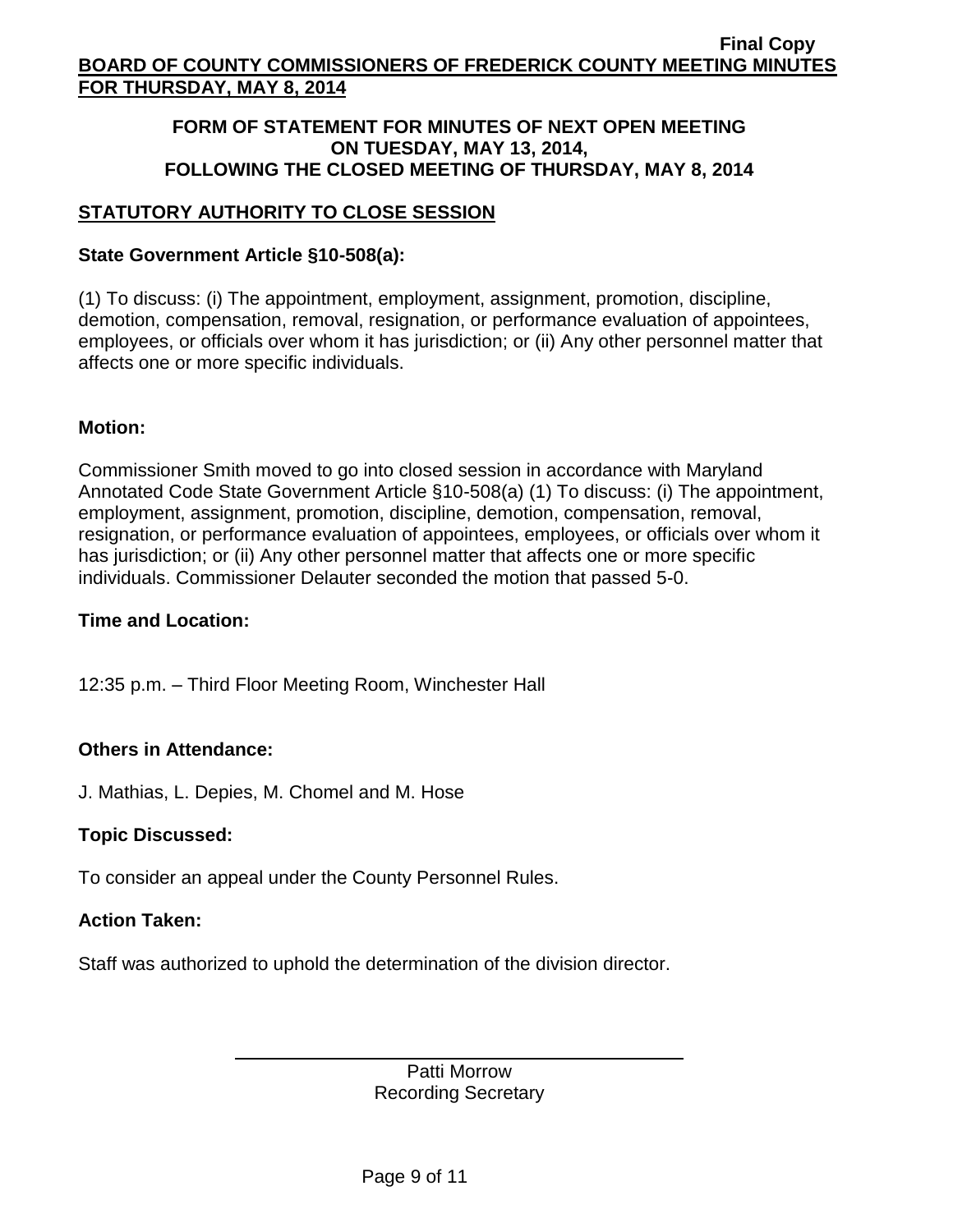## **FORM OF STATEMENT FOR CLOSING THE MEETING OF THURSDAY, MAY 8, 2014**

## **STATUTORY AUTHORITY TO CLOSE SESSION**

### **State Government Article §10-508(a):**

(1) To discuss: (i) The appointment, employment, assignment, promotion, discipline, demotion, compensation, removal, resignation, or performance evaluation of appointees, employees, or officials over whom it has jurisdiction; or (ii) Any other personnel matter that affects one or more specific individuals.

#### **Motion:**

Commissioner Smith moved to go into closed session in accordance with Maryland Annotated Code State Government Article §10-508(a) (1) To discuss: (i) The appointment, employment, assignment, promotion, discipline, demotion, compensation, removal, resignation, or performance evaluation of appointees, employees, or officials over whom it has jurisdiction; or (ii) Any other personnel matter that affects one or more specific individuals. Commissioner Delauter seconded the motion that passed 5-0.

## **Time and Location:**

12:35 p.m. – Third Floor Meeting Room, Winchester Hall

## **Topic to be Discussed:**

To consider an increase in staffing of the Sheriff's Office.